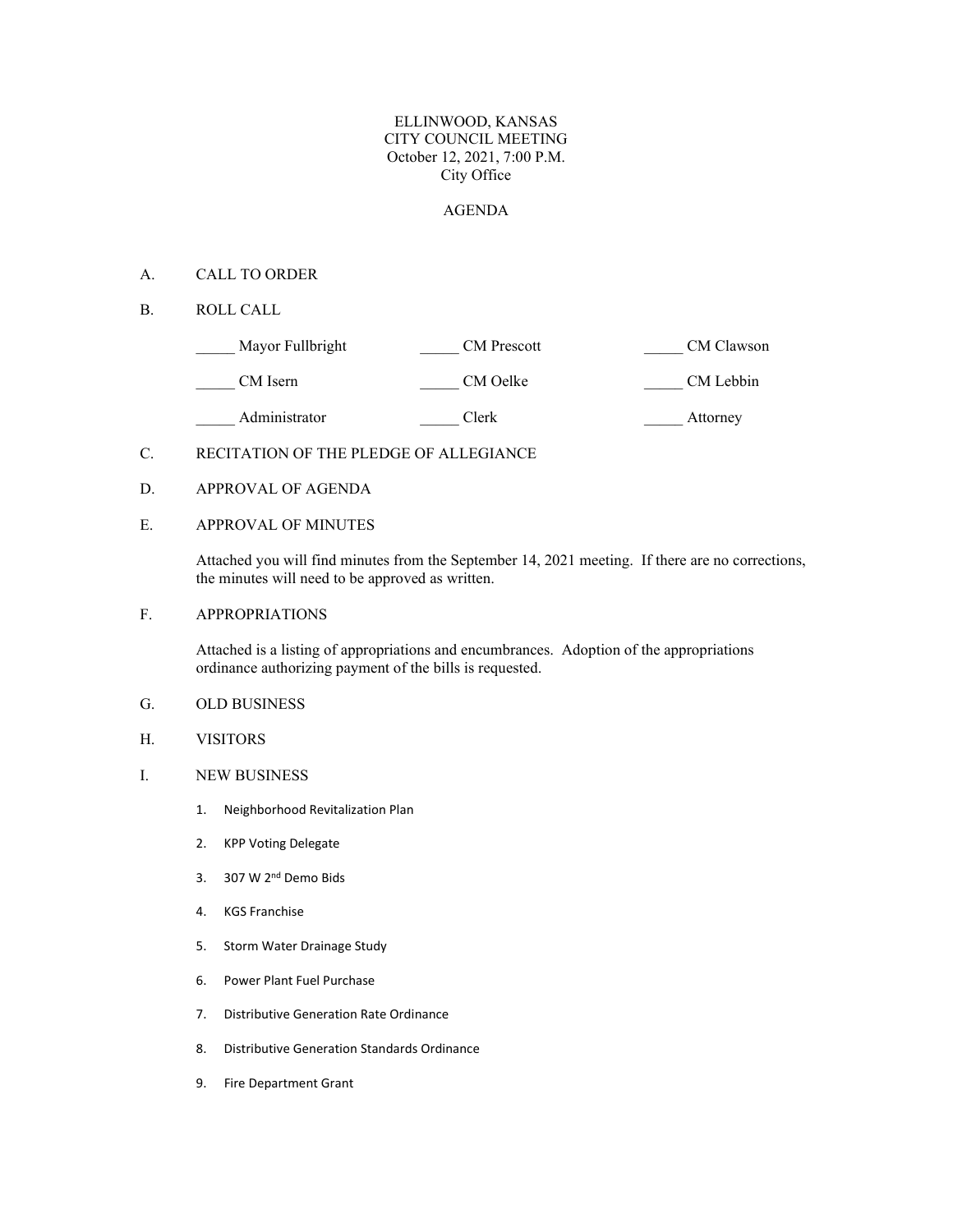10. Executive Session for Discussion of Acquisition of Property

### J. REPORTS

- 1. Municipal Court Report for September is attached
- 2. Utilities Production Report is attached
- 3. Staff Report

### K ADJOURNMENT

L: "2021 Council Agendas"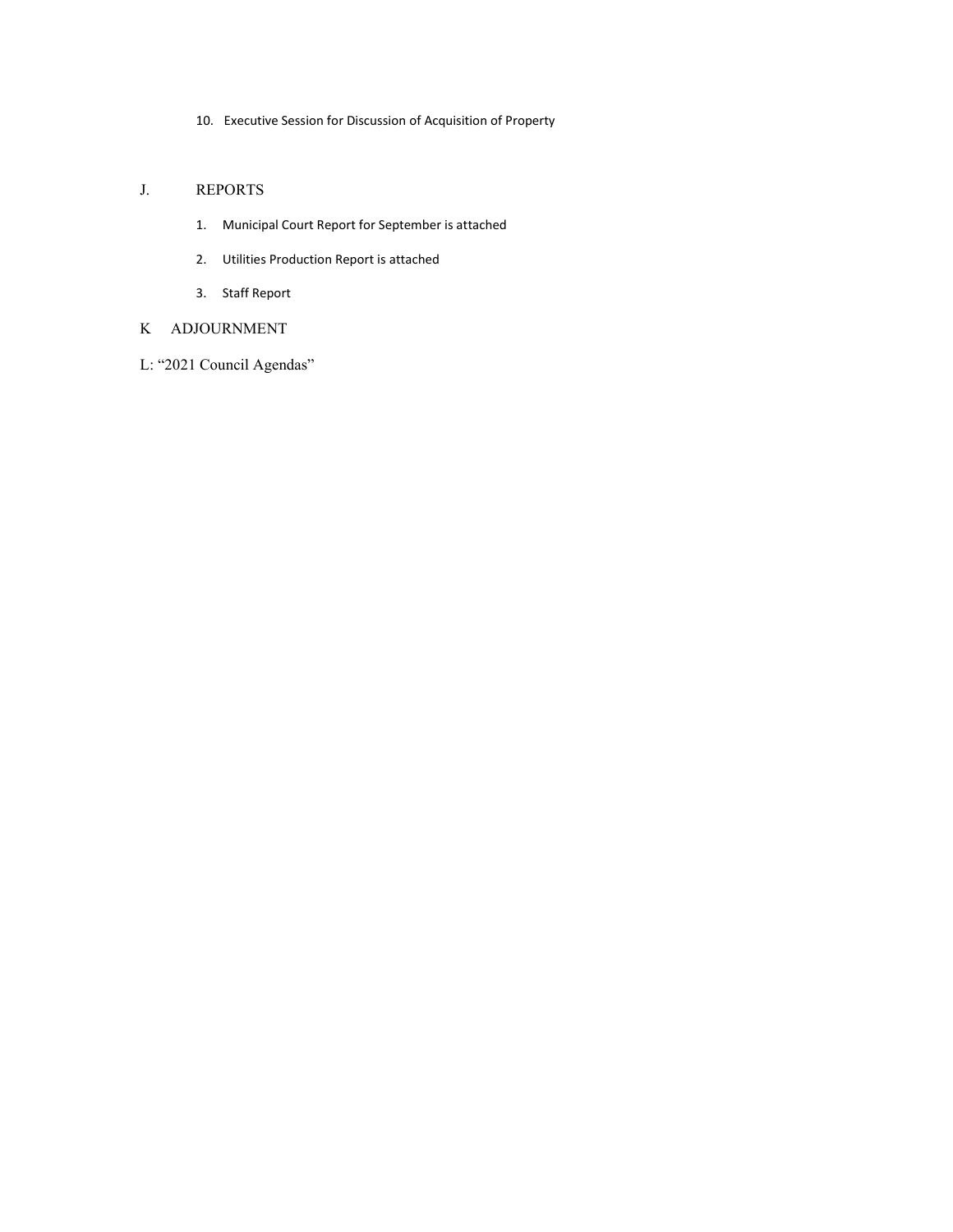#### AGENDA ITEM SUMMARY

SUBJECT: County Neighborhood Revitalization Plan

#### SUMMARY:

The county commissioners have approved a new countywide Neighborhood Revitalization Plan. Enclosed is the draft copy of the plan that also includes the application form and the Interlocal Agreement. A County representative will be in attendance at the meeting to answer any questions and request the city participate in this plan by agreeing to the Interlocal Agreement. The plan is to be in place for 10 years.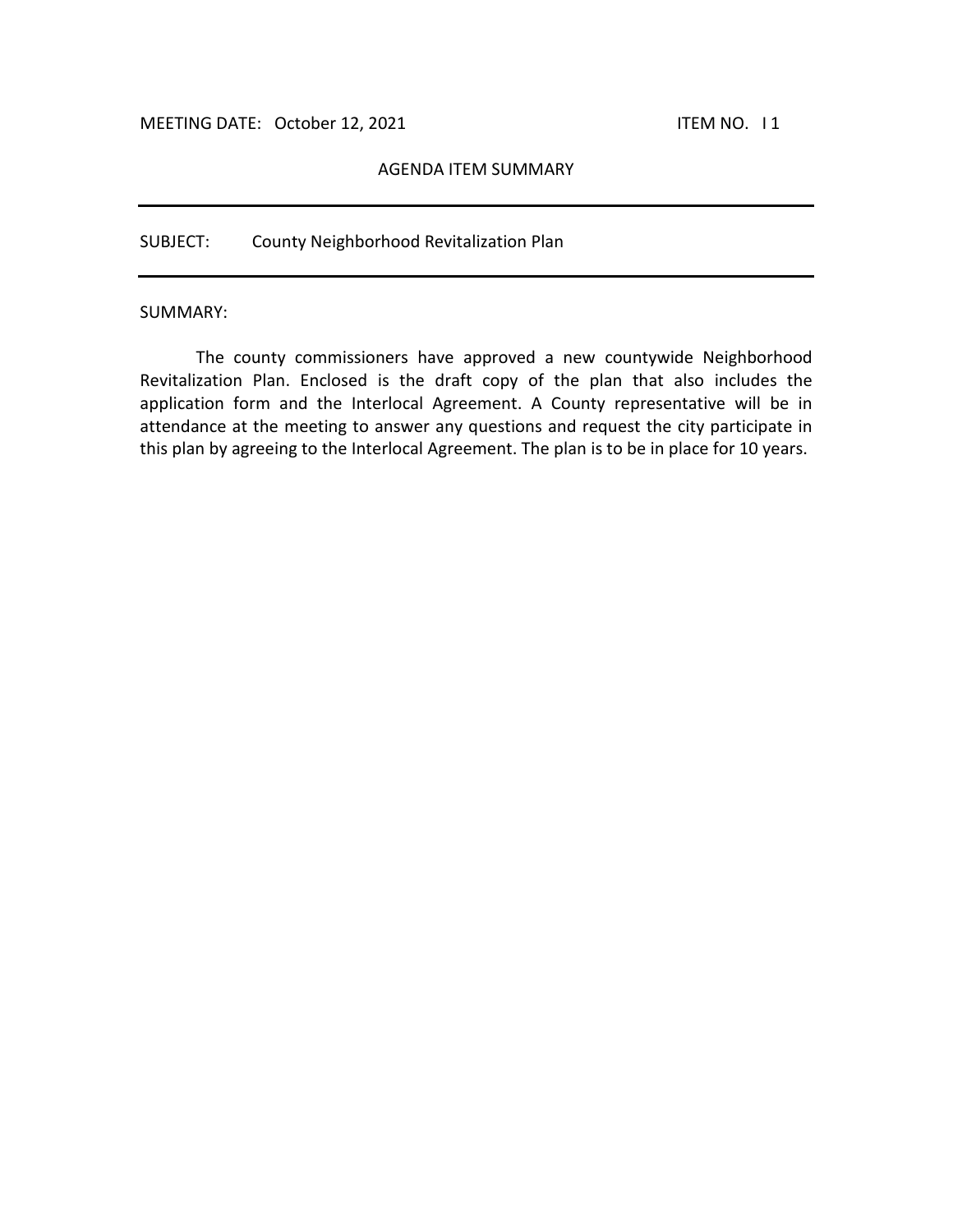## AGENDA ITEM SUMMARY

SUBJECT: KPP voting Delegates

SUMMARY:

Each city that is a member of the KPP has a vote on certain business items concerning KPP operations. Each member city is allowed one primary voting delegate and two alternates. It is suggested that the city update the voting delegates before the annual meeting to be held in December. Staff's recommendation is to re-appoint City Administrator Chris Komarek as the primary voting delegate and Jon Perron and Jarrod Carr as alternates.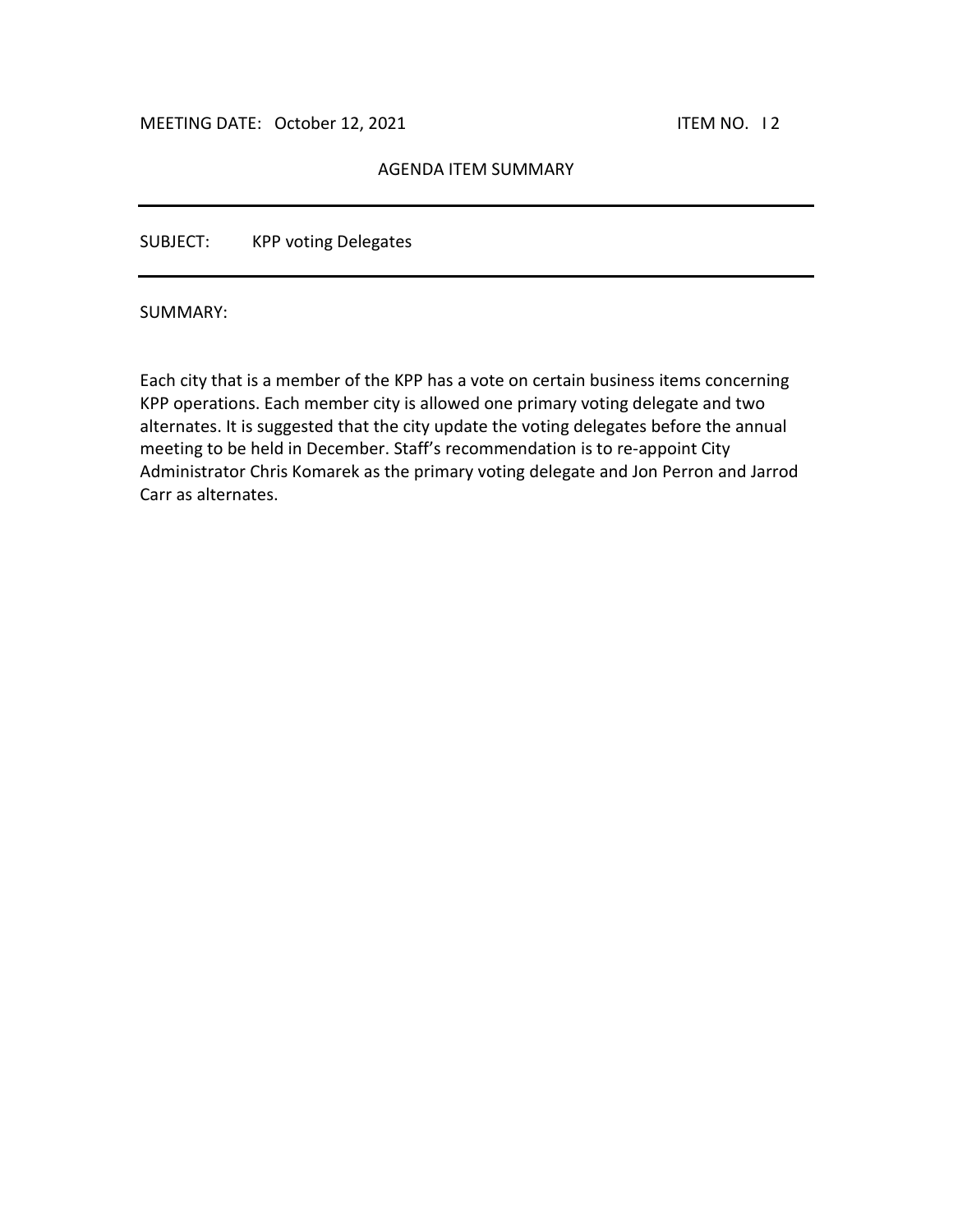## AGENDA ITEM SUMMARY

SUBJECT: 307 West 2<sup>nd</sup> Demolition Bids

SUMMARY:

The city recently sent out bid requests for the demolition of the structures at 307 West 2nd.

The following bids were received:

| Stone Sand Co. Inc. | \$4,980 |
|---------------------|---------|
| Steve Peter         | 5,900   |

Staff will have more information at the meeting.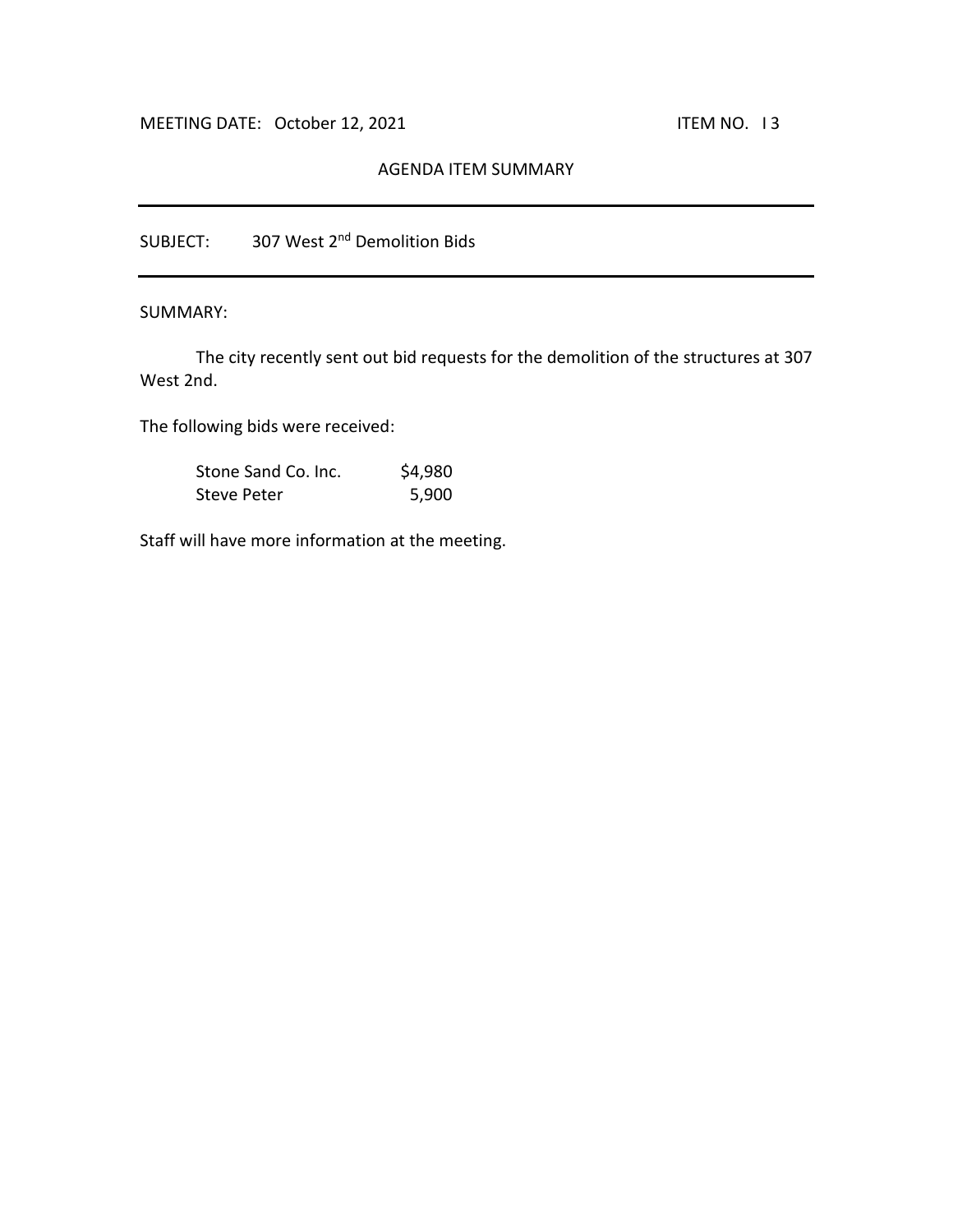### AGENDA ITEM SUMMARY

SUBJECT: Kansas Gas Service Franchise Agreement Discussion

SUMMARY:

Staff will give council an update on the progress with making changes to the current franchise agreement with KGS. Formal action is expected to be taken at the November council meeting.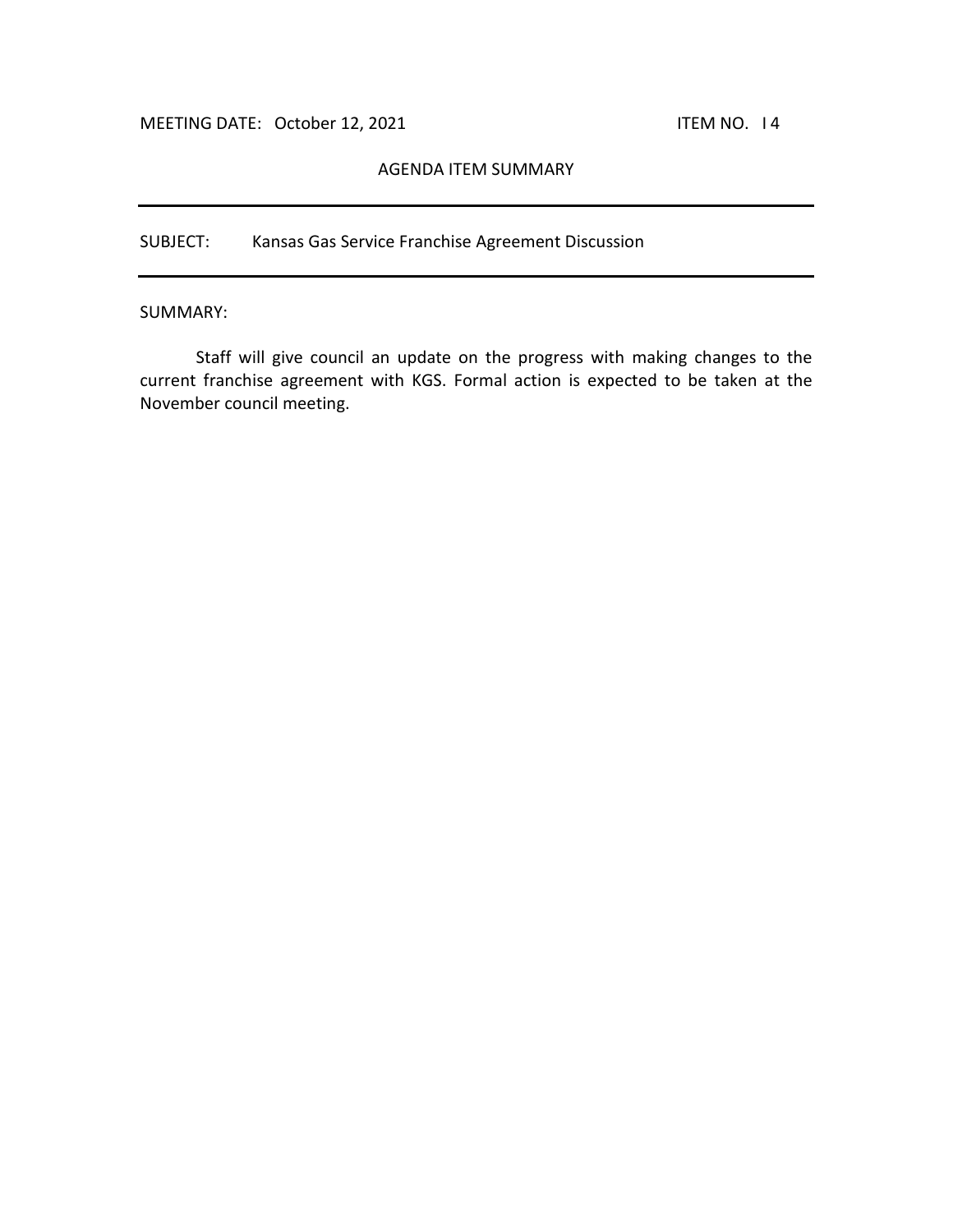## AGENDA ITEM SUMMARY

SUBJECT: Storm Water Drainage Study

SUMMARY:

Staff will share information and a cost estimate with council about possibly doing more storm water drainage studies.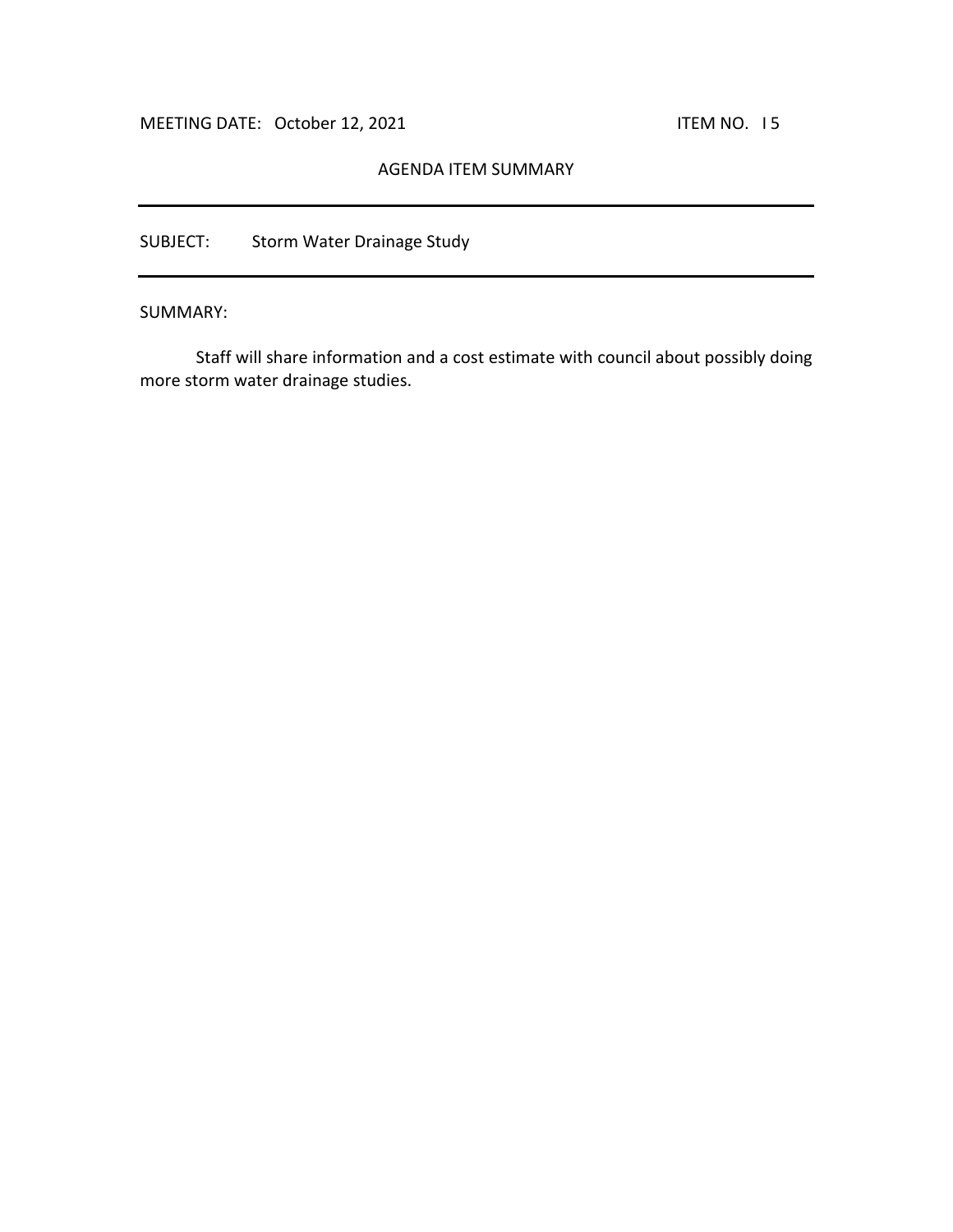### AGENDA ITEM SUMMARY

SUBJECT: Fuel Purchase for Power Plant

#### SUMMARY:

Staff will discuss the need to purchase Diesel Fuel for the power plant as we enter the winter season. Following engine testing this week staff will have updated information as to the quantity needed and the current fuel pricing for councils' approval at the meeting.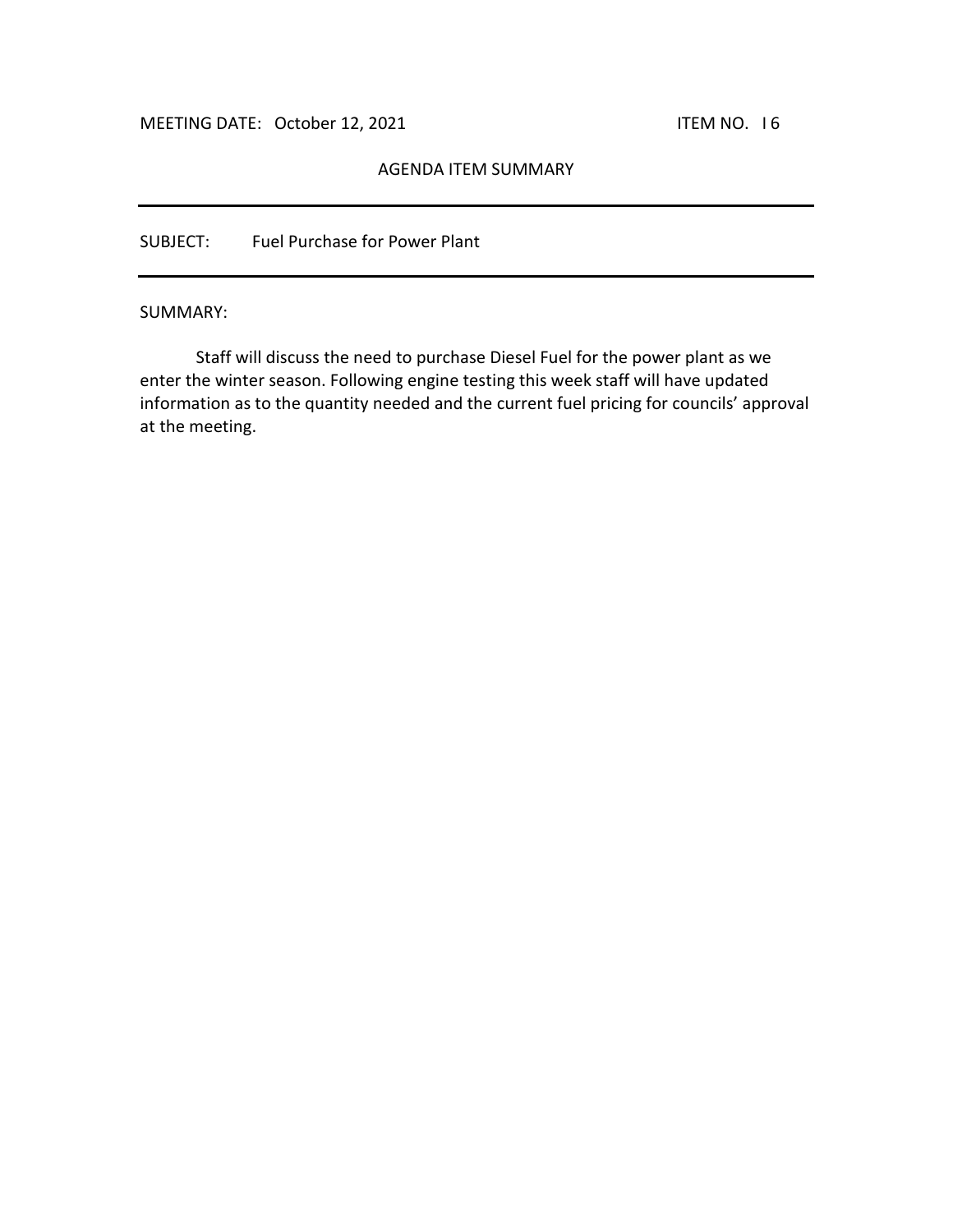# AGENDA ITEM SUMMARY \_\_\_\_\_\_\_\_\_\_\_\_\_\_\_\_\_\_\_\_\_\_\_\_\_\_\_\_\_\_\_\_\_\_\_\_\_\_\_\_\_\_\_\_\_\_\_\_\_\_\_\_\_\_\_\_\_\_\_\_\_\_\_\_\_\_\_\_\_\_\_\_

\_\_\_\_\_\_\_\_\_\_\_\_\_\_\_\_\_\_\_\_\_\_\_\_\_\_\_\_\_\_\_\_\_\_\_\_\_\_\_\_\_\_\_\_\_\_\_\_\_\_\_\_\_\_\_\_\_\_\_\_\_\_\_\_\_\_\_\_\_\_\_\_

### SUBJECT: Distributive Generation Rate Ordinance

### SUMMARY:

In 2019 the city adopted an ordinance setting costs and rates for electric customers generating electricity (distributive generation/solar) and connecting to our utility system. Due to some recent actions by other utilities with their customers, our staff and the KPP believe we need to make some changes to this ordinance. Staff will hand out a draft ordinance with suggested changes at the meeting with more information.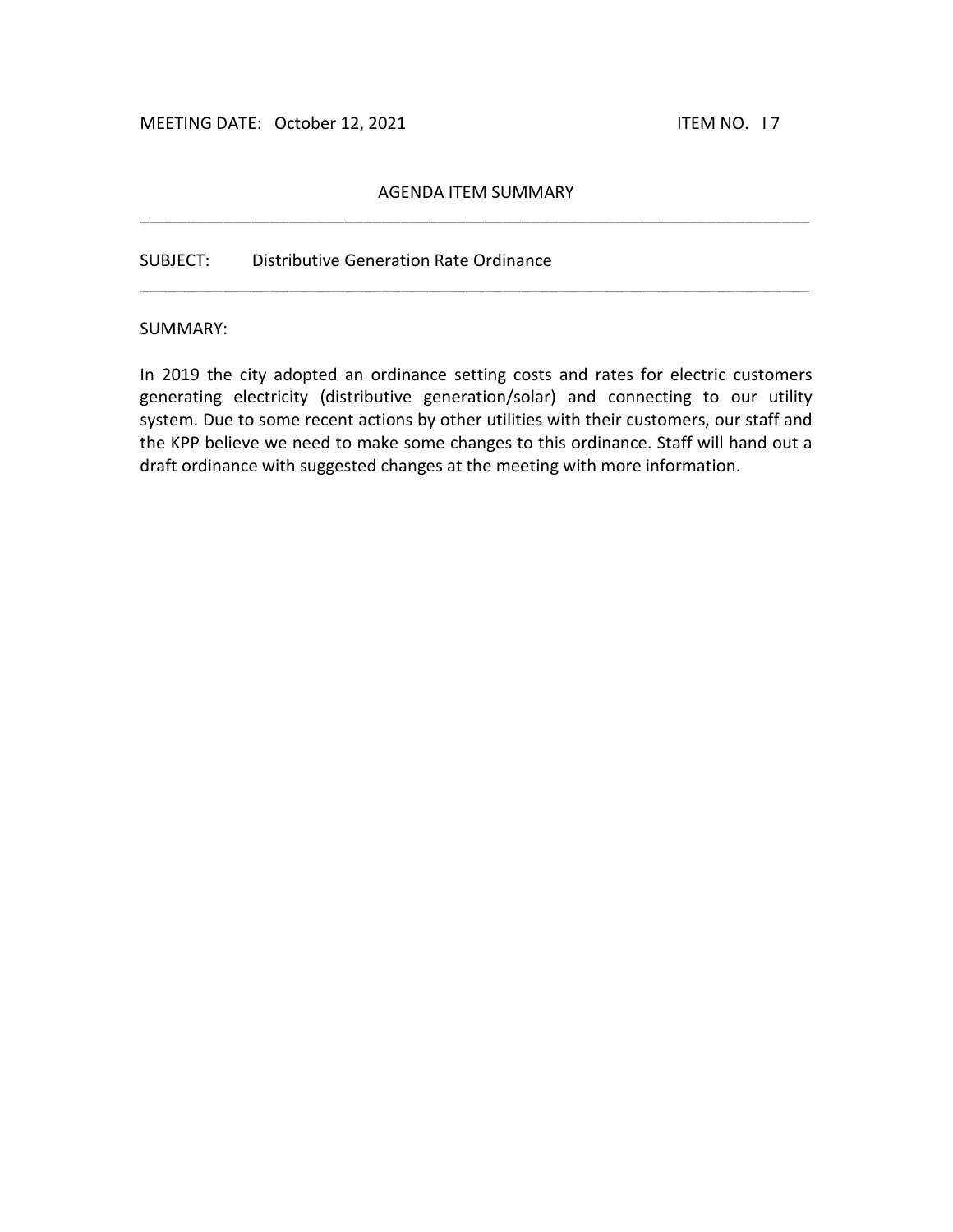# AGENDA ITEM SUMMARY \_\_\_\_\_\_\_\_\_\_\_\_\_\_\_\_\_\_\_\_\_\_\_\_\_\_\_\_\_\_\_\_\_\_\_\_\_\_\_\_\_\_\_\_\_\_\_\_\_\_\_\_\_\_\_\_\_\_\_\_\_\_\_\_\_\_\_\_\_\_\_\_

\_\_\_\_\_\_\_\_\_\_\_\_\_\_\_\_\_\_\_\_\_\_\_\_\_\_\_\_\_\_\_\_\_\_\_\_\_\_\_\_\_\_\_\_\_\_\_\_\_\_\_\_\_\_\_\_\_\_\_\_\_\_\_\_\_\_\_\_\_\_\_\_

SUBJECT: Distributive Generation Interconnection Standards Ordinance

SUMMARY:

In 2019 the council adopted the current Interconnection Standards for Installation and Parallel Operation of Customer Owned Generation Facilities and it included the associated Net Metering Rate Rider. Because of the changes made in the previous agenda item changes are also require with the Interconnection Standards. Staff will present a draft ordinance for consideration and will explain the changes in more detail at the meeting.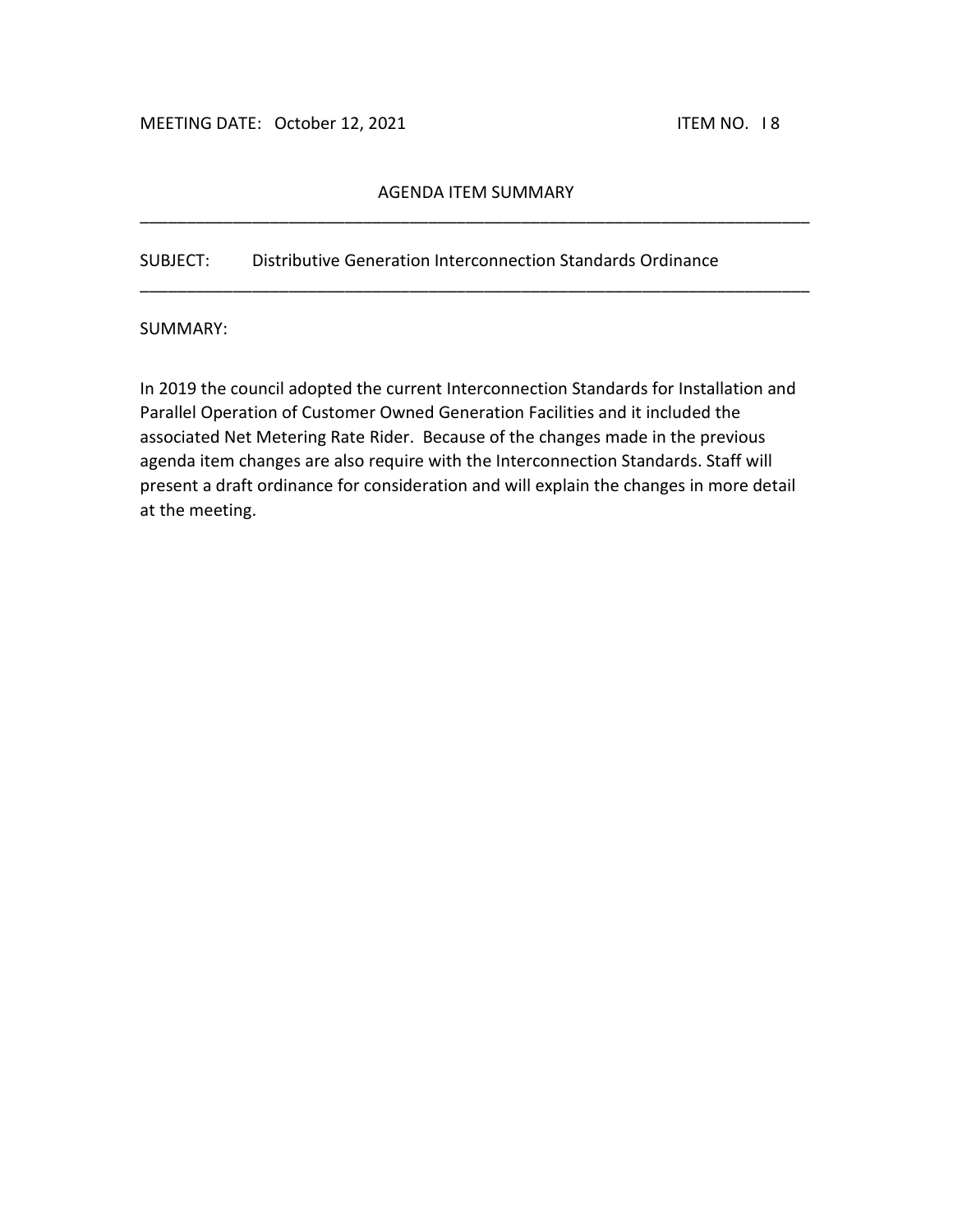# AGENDA ITEM SUMMARY \_\_\_\_\_\_\_\_\_\_\_\_\_\_\_\_\_\_\_\_\_\_\_\_\_\_\_\_\_\_\_\_\_\_\_\_\_\_\_\_\_\_\_\_\_\_\_\_\_\_\_\_\_\_\_\_\_\_\_\_\_\_\_\_\_\_\_\_\_\_\_\_

\_\_\_\_\_\_\_\_\_\_\_\_\_\_\_\_\_\_\_\_\_\_\_\_\_\_\_\_\_\_\_\_\_\_\_\_\_\_\_\_\_\_\_\_\_\_\_\_\_\_\_\_\_\_\_\_\_\_\_\_\_\_\_\_\_\_\_\_\_\_\_\_

SUBJECT: Fire Department Grant

SUMMARY:

The fire department received a grant for the purchase of 800 mhz radios. I will have more information at the meeting.